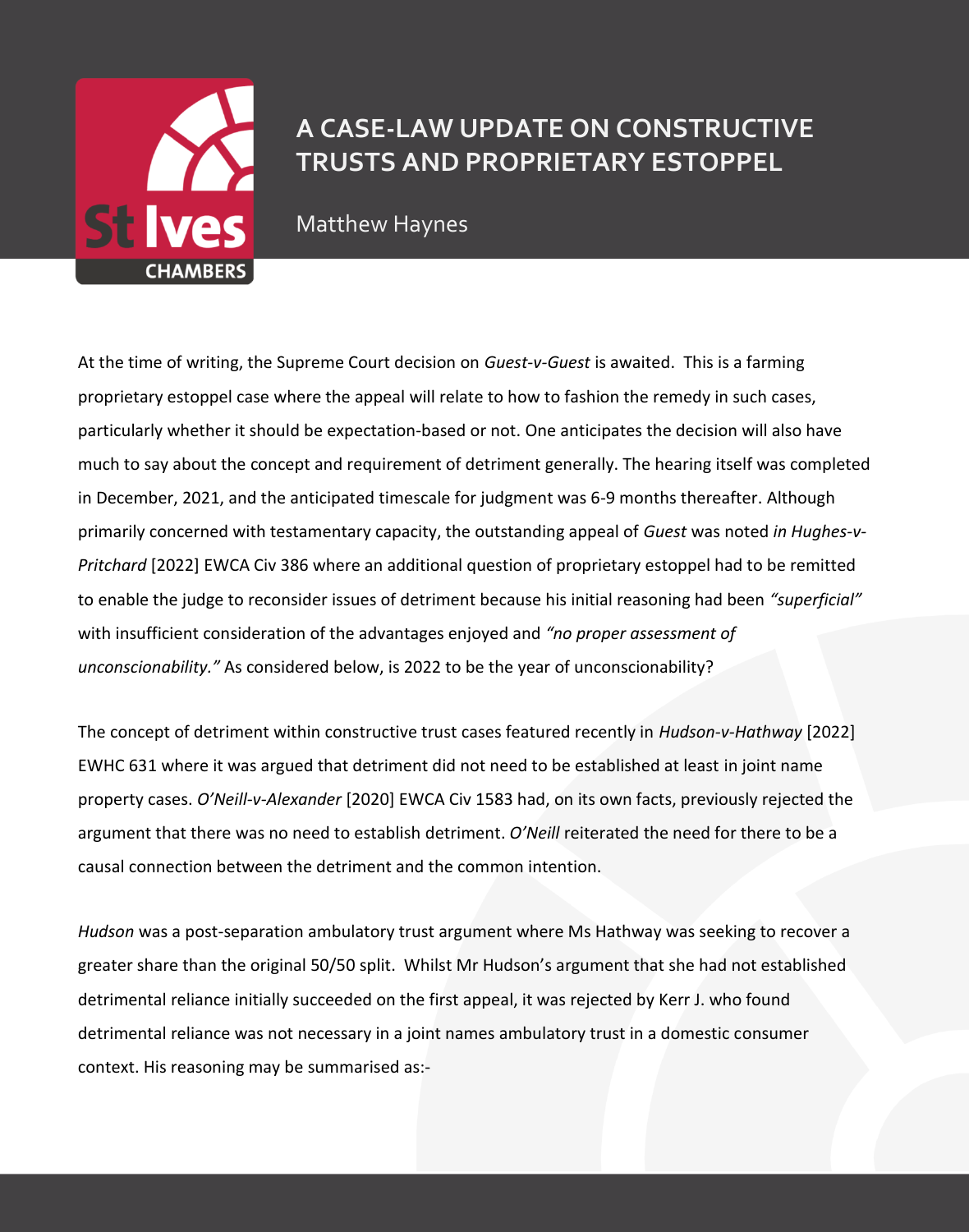- the need for detriment was not referred to in *Stack v Dowden* [2007] 2 AC 432 and in *Jones v Kernott* [2012] 1 AC 776 and he rejected the notion that this was an oversight.
- At [70] where there is a clear express agreement then the question of detriment tends to merge with the agreement itself.
- At [79-80] the detriment may be supplied by the agreement itself.
- There is the suggestion (at least made in submissions -see [95]) that where there is an informal oral agreement, as here and in a domestic context, then the hurdle for detriment is low.

Whilst *Hudson* must be viewed specifically within a joint names domestic consumer context (and Kerr J. was quite specific that different considerations may apply to sole name constructive trust cases), it does raise the element of unconscionability becoming the tail that wags the evidential dog for establishing a constructive trust; for example, Kerr J. states:-

*66. It does not follow that the manner in which a constructive trust is established and the kind of evidence that the court will require for it to be established, is necessarily the same in a sole name case and a joint names case. If it were, I agree with Mr Horton that the Supreme Court would be likely to have said so. It is consistent with principle for the law to permit a constructive trust to be established by whatever evidence is necessary to show that it would be unconscionable for the party denying the equitable interest to do so.*

*67. I remind myself that the issue is always ultimately one of unconscionability, in the broadest sense. The question in each case or each kind of case is what factors and what kind of evidence will satisfy, or not satisfy, the requirement of unconscionability, i.e. persuade the court that the party denying the equitable interest is not permitted to do so. The Supreme Court answered that question in Jones v. Kernott, for cases of the kind they were considering, in the manner I have quoted, at [51]. The present case is of the same kind.*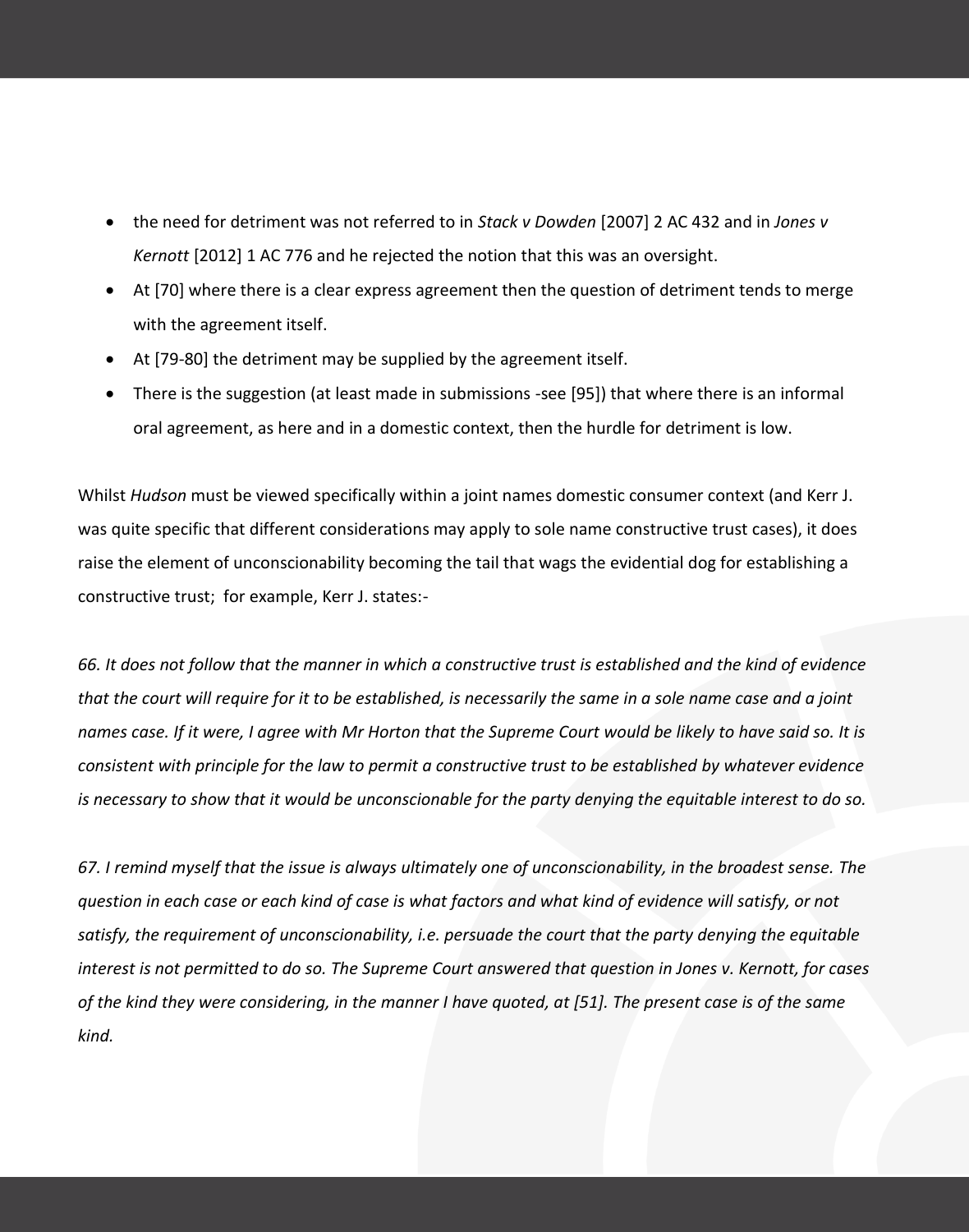Does the shade of Lord Denning walk once more along the ways of equity? Will everything else flow from a finding of unconscionability?

Given the proximity of the doctrines of constructive trust and proprietary estoppel, it is not difficult to see how the latter may be affected by *Hudson*, particularly where there is an express informal agreement. The domestic consumer context setting will not be a bar to proprietary estoppel cases given the inappropriateness of that doctrine to commercial/contractual contexts post *Cobbe-v-Yeoman's Row Management Ltd* [2008] UKHL 55. Pending the Guest decision, the demotion of the requirement of detriment also renders the remedy for estoppel more uncertain, more expectation-based as per the agreement, if there is no detriment to be considered.

The elasticity between domestic consumer settings and more commercial ones has been conventionally illustrated by constructive trusts applying to the former and resulting trusts to the latter: see *Laskar -v-Laskar* [2008] EWCA Civ 347. But there are a number of authorities to suggest that a constructive trust may arise in a commercial context; for example:-

- *Klahrmann-v-Harrison-Morgan* [2019] EWCA Civ 2094 was where the parties had agreed to hold the freehold, once acquired, in equal shares. Said to be an intermediate case as the house had been Dr K's home. Lewin on Trusts at 10-064 applied.
- *Ravendark Holdings Ltd-v-Rotenbery* [2021] EWCA Civ 1429
- *Oberman-v-Collins* [2020] EWHC 3533
- BUT see *Akinola-v-Oyadore* [2020] EWHC 2038 (Ch) where, applying *Laskar*, that the law as it stands requires a different approach to the question of whether a constructive trust exists as between domestic and commercial situations. As per *Geary v Rankine* [2010] EWCA Civ 555 the burden of establishing a "common intention" constructive trust is all the more difficult to establish where the property was bought as an investment rather than as a home.

Other recent-ish cases on detrimental reliance are:-

 *Hussain-v-Hussain* [2021] EWHC 1954, recognised that detriment may be established by the transfer of the legal title in reliance of any agreement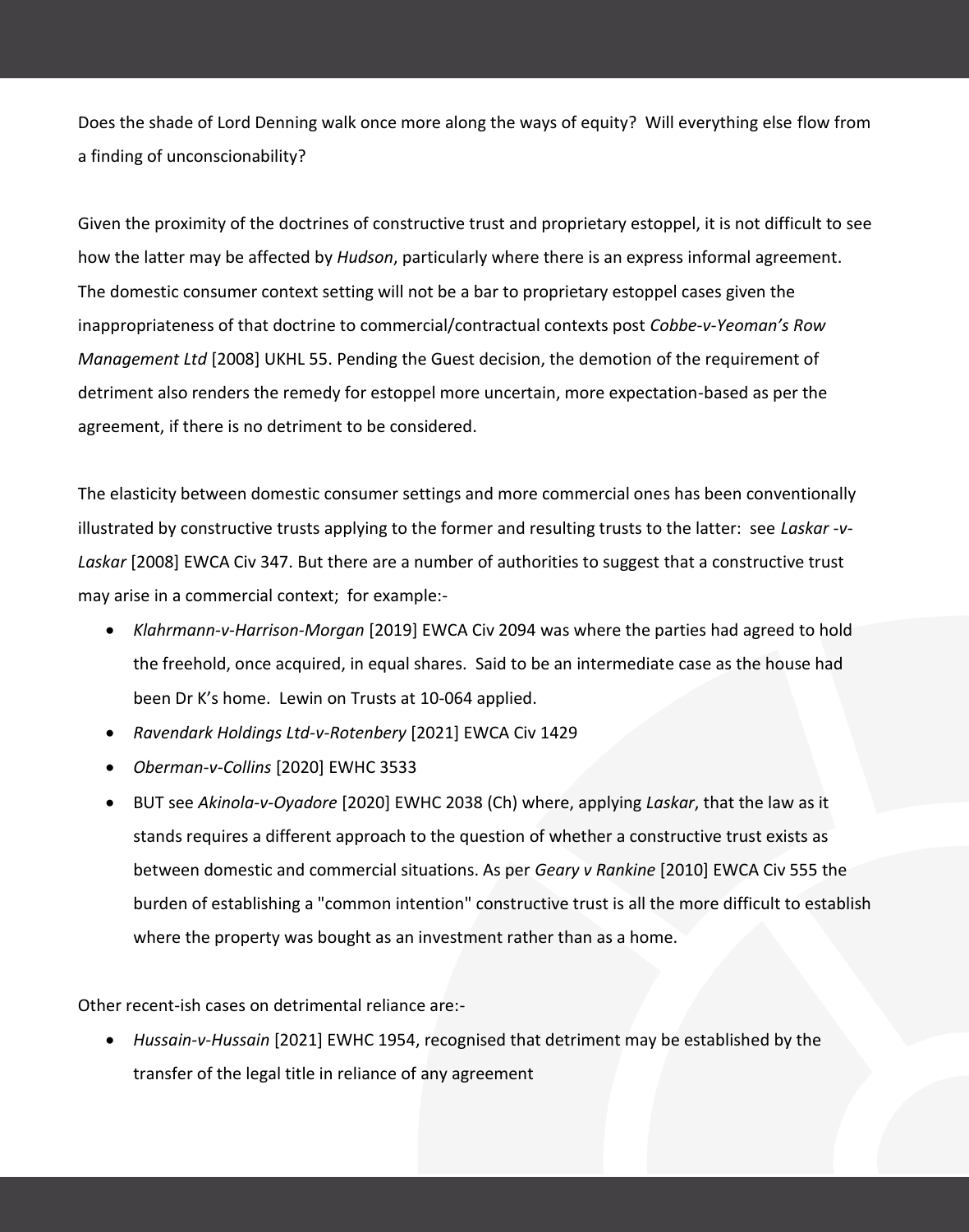- Similarly in *Archibald-v-Alexander* [2020] EWHC 1621 where one sibling unsuccessfully established a 100% beneficial interest against the other two where the latter's detriment was to stand by and to permit their sister to be the legal owner. That case also distinguished between imposing a constructive trust (1) pursuant to an informal promise/intention of having a beneficial interest where detrimental reliance is required; and (2) where a gratuitous transfer on terms is involved where unconscionability is needed (the beneficiaries may be unaware of their rights).
- *Pickering-v-Hughes* [2021] EWHC 1672.

Finally, what if the express declaration within the TR1 has not been completed? In *Ralph-v-Ralph* [2021] EWCA Civ 1106 the appeal overturned two previous decisions allowing rectification of a TR1 containing an declaration of joint ownership in Box 11 on the ground of common mistake. The TR1 had been signed by the transferor but not the transferees. On appeal, the High Court considered the cross should be removed from Box 11. The Court of Appeal held that the TR1 could not be rectified on the facts of the case because the Trial Judge had not found a *"continuing common intention"* for the TR1 to contain no declaration of beneficial ownership, but only an absence of agreement or indeed discussions between the purchasers as to such ownership. Drawing a distinction between the absence of agreement and an actual agreement, Sir Geoffrey Vos (with whom LLJs Peter Jackson and Popplewell agreed) found that "no agreement" could not be equated with "an agreement" for the purposes of rectification even if, by deduction, this was the correct legal analysis of the parties' failure to agree, as:-

*"The law does not make contracts for people unless they have … agreed to them or shown a continuing common intention as to the term or terms in issue."*

The Court of Appeal also doubted, but without hearing argument, on whether *Taylor v Taylor* (2017) was correctly decided. There, HHJ Matthews had held that it made no difference to the validity of the declaration of trust if the TR1 was signed by the transferor, but not by the transferees, because a properly completed TR1 could only be impeached on the grounds of fraud, undue influence, mistake or proprietary estoppel. Whilst *Ralph* may be limited to its own unusual facts (not least because mistake had not been pleaded), the Court of Appeal questioned whether the rectification principles, as applied to commercial transactions, also applied to TR1s.